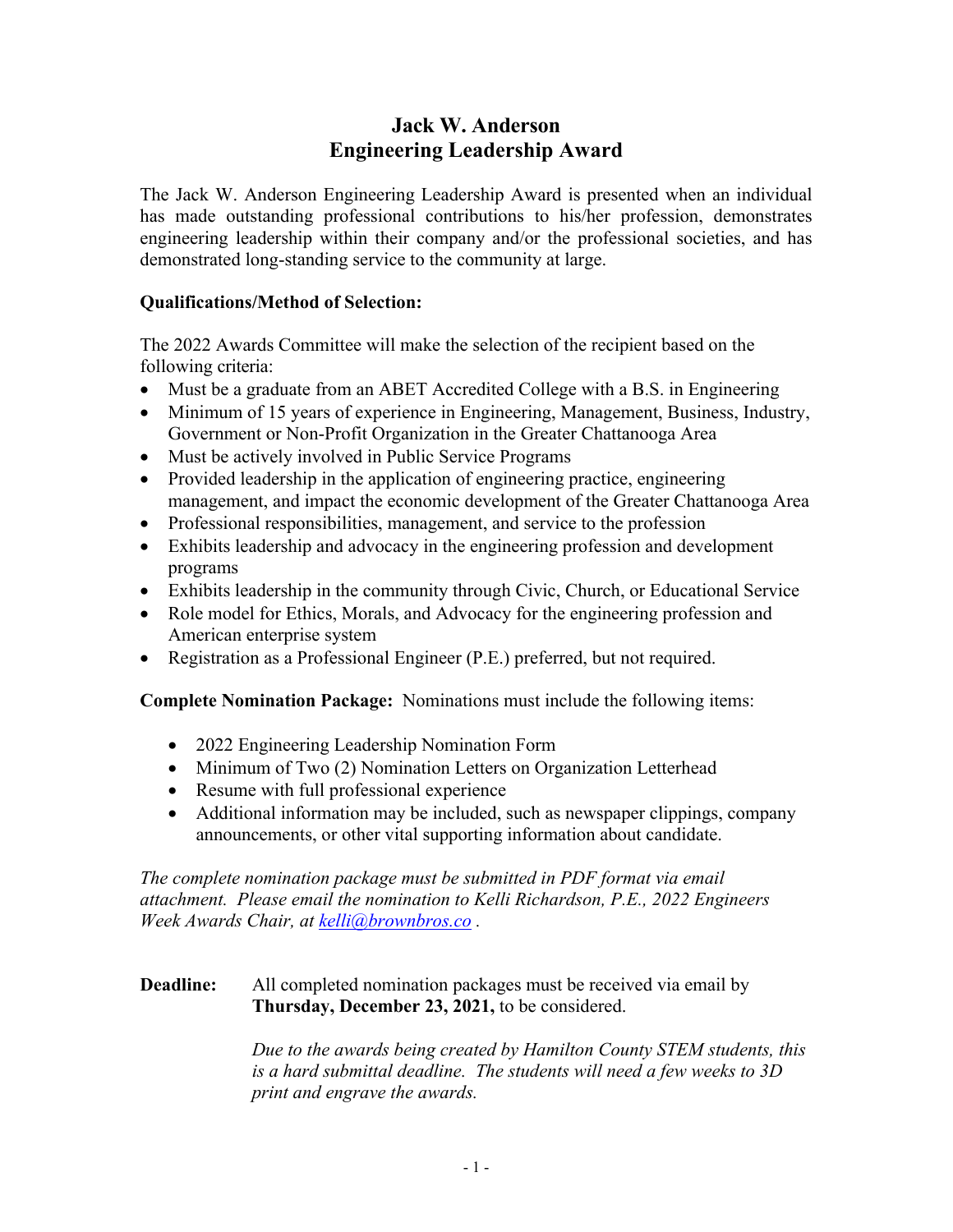**Questions:** Any questions may be sent via email to Kelli Richardson, P.E., 2022 Engineers Week Awards Chair.

**Award Presentation:** The winner will be recognized at the Chattanooga Engineers Week Awards Banquet presented by the Tennessee Society of Professional Engineers. It is scheduled for Thursday, February 24, 2022, from 6 pm until 8:30 pm.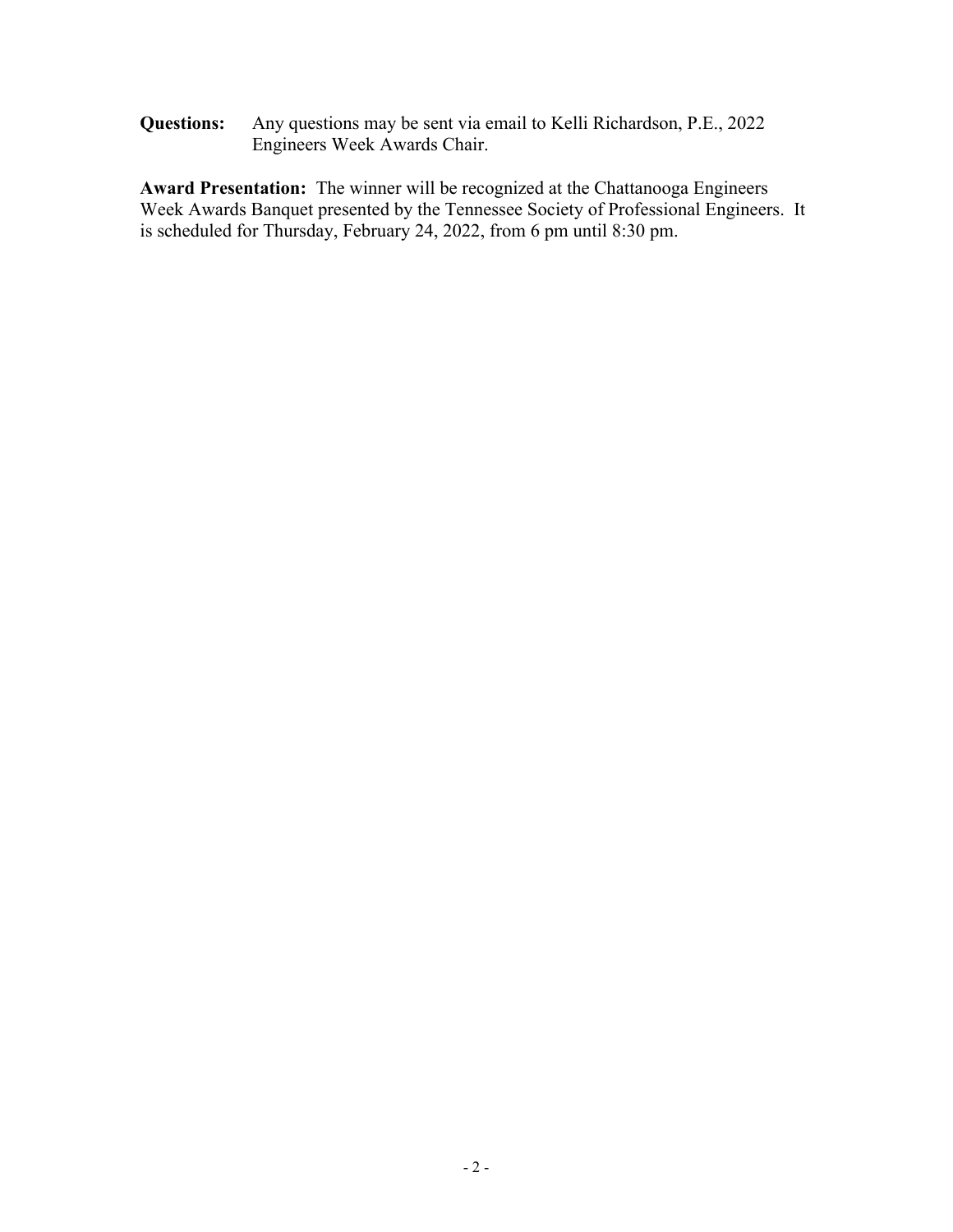|                                                                                                                                                                      |       | Date:           |
|----------------------------------------------------------------------------------------------------------------------------------------------------------------------|-------|-----------------|
| Company:                                                                                                                                                             |       | $\text{Title:}$ |
|                                                                                                                                                                      |       |                 |
| Work Phone:                                                                                                                                                          | Cell: |                 |
|                                                                                                                                                                      |       |                 |
| Please attach resume with full professional experience.                                                                                                              |       |                 |
| <b>Education:</b>                                                                                                                                                    |       |                 |
| College:<br>Degree: Year: Year:                                                                                                                                      |       |                 |
| Graduate Work: Degree: Vear: Year: Vear:                                                                                                                             |       |                 |
|                                                                                                                                                                      |       |                 |
| Professional or Special Licensure (Indicate if State, Federal, etc.):                                                                                                |       |                 |
| ,我们也不会有什么。""我们的人,我们也不会有什么?""我们的人,我们也不会有什么?""我们的人,我们也不会有什么?""我们的人,我们也不会有什么?""我们的人<br>,我们也不会有什么。""我们的人,我们也不会有什么?""我们的人,我们也不会有什么?""我们的人,我们也不会有什么?""我们的人,我们也不会有什么?""我们的人 |       |                 |
| ,我们也不能在这里的时候,我们也不能在这里的时候,我们也不能会在这里的时候,我们也不能会在这里的时候,我们也不能会在这里的时候,我们也不能会在这里的时候,我们也不<br>Professional or Technical Societies (Include offices held with dates):          |       |                 |
|                                                                                                                                                                      |       |                 |
| Industry, Business, or Trade Group Memberships (Include offices held with dates):                                                                                    |       |                 |
|                                                                                                                                                                      |       |                 |

 $\overline{a}$ 

## **Nomination Form 2022 Jack W. Anderson Engineering Leadership of the Year**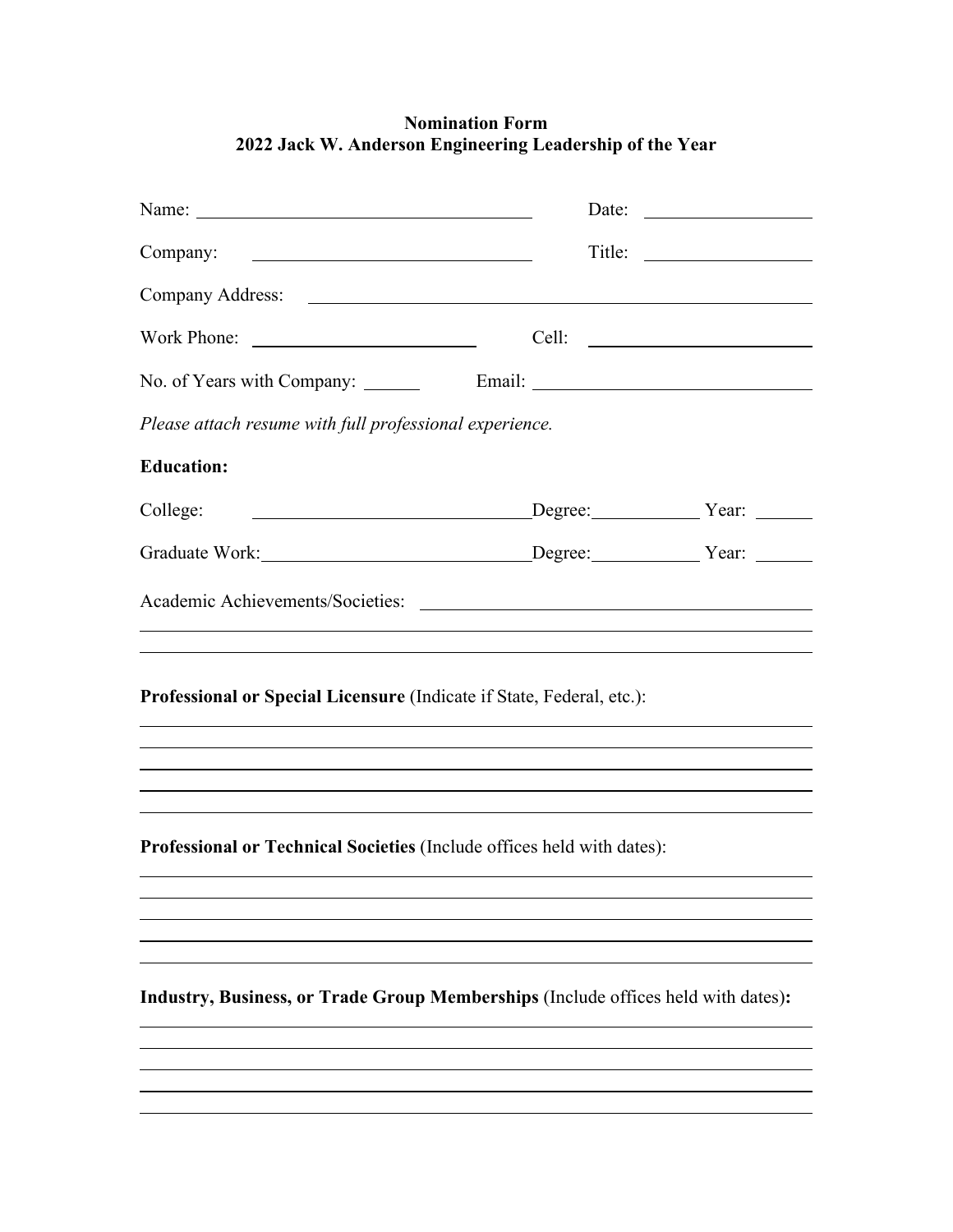Name: Name: Name: Name: Name: Name: Name: Name: Name: Name: Name: Name: Name: Name: Name: Name: Name: Name: Name: Name: Name: Name: Name: Name: Name: Name: Name: Name: Name: Name: Name: Name: Name: Name: Name: Name: Name:

The following information is to be provided for each category with dates, as applicable. Provide as much supporting data as possible (organizations, dates, involvement, etc.). Use additional space for each item, as needed; however, keep information grouped together by criteria topics.

### **1. Biographical Summary of Nominee:**

**2. Responsible Project Highlights** (Maximum of 10. Include Project Name, Job Title, Project Summary & Responsibilities):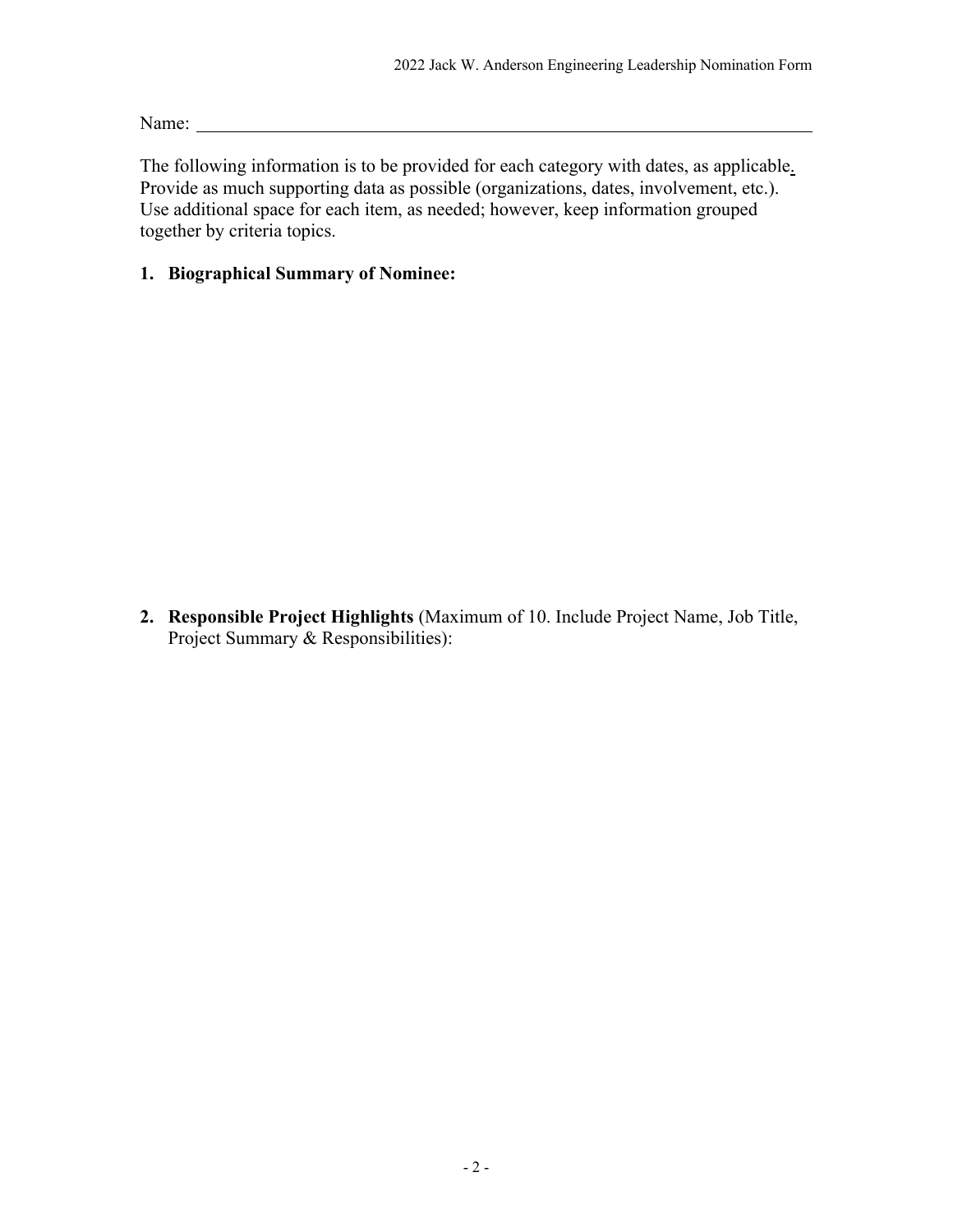Name: Name and the set of the set of the set of the set of the set of the set of the set of the set of the set of the set of the set of the set of the set of the set of the set of the set of the set of the set of the set o

**3. Indicate "Civic or Community" leadership contributions. (**Please provide details including the organization, role, dates, contributions, and any pertinent information supporting the contribution.)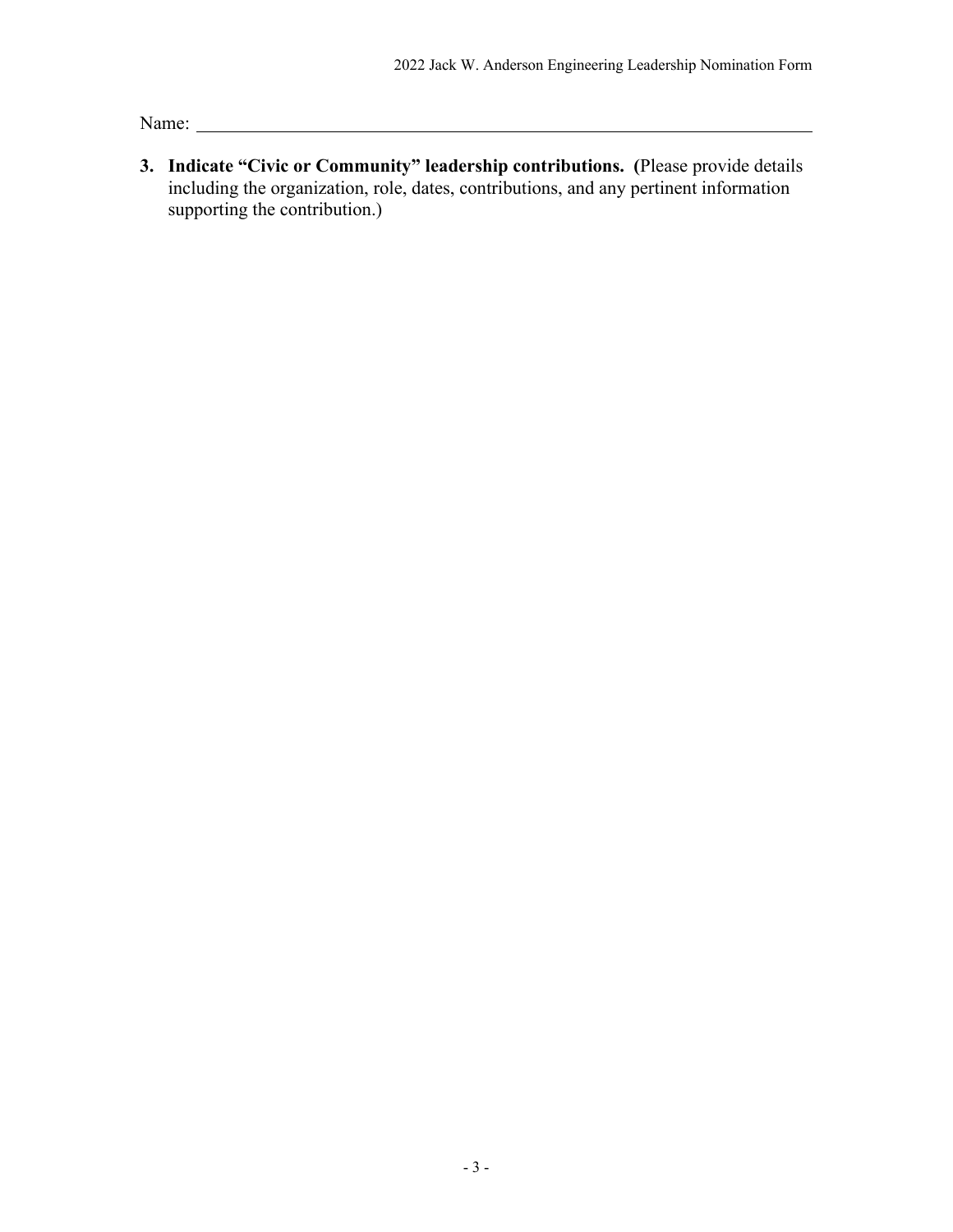Name: Name:

**4. Indicate "Leadership" contributions or role in the field of engineering practice that had a professional or business impact in the Greater Chattanooga Area. (**Please provide details including the organization, role, dates, contributions, and any pertinent information supporting the contribution.)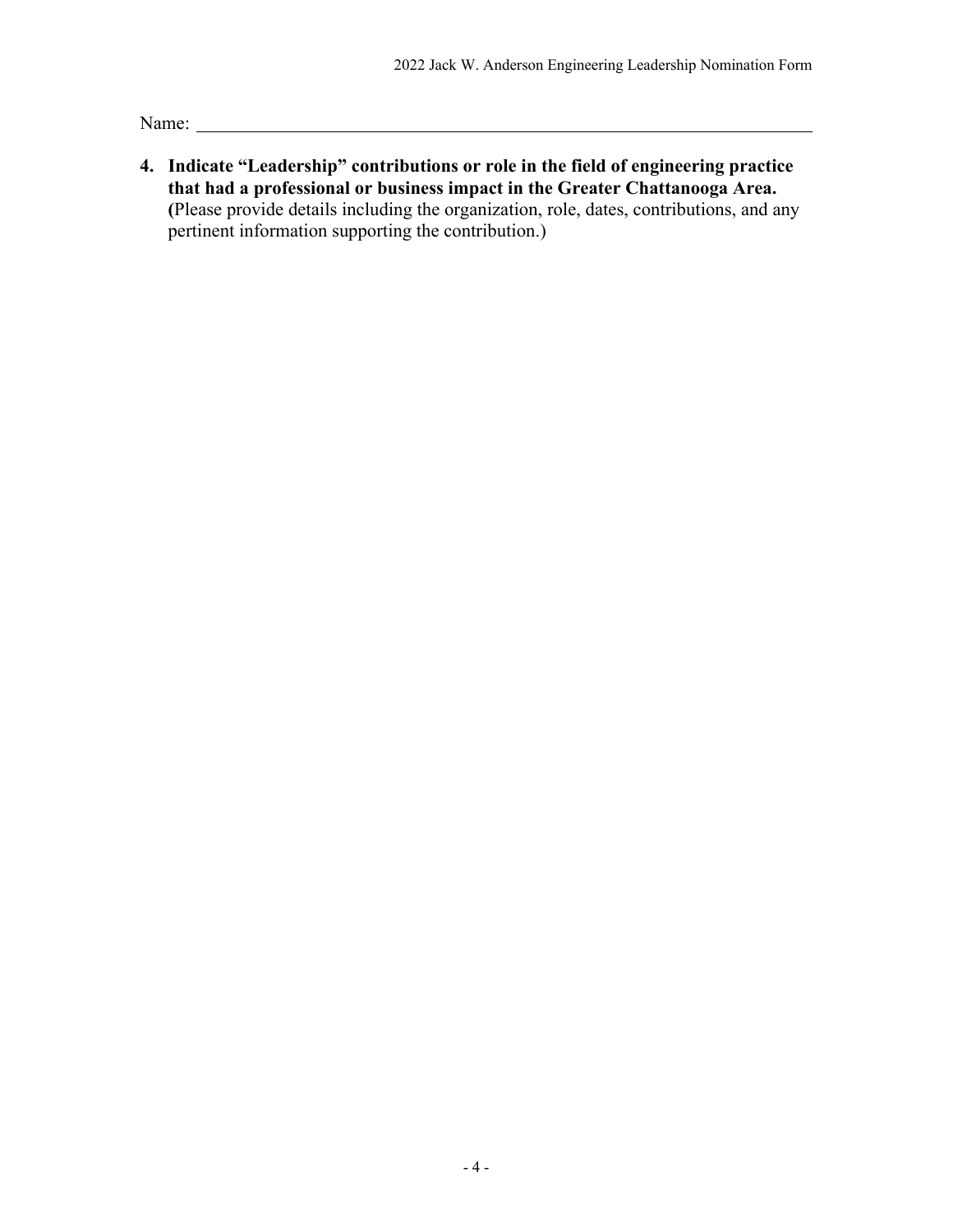Name: Name:

**5. Seminar, Conference, or Training/Development Presentations in 2021** (Include Dates, Title & Presentation Summary):

**6. Technical or Non-Technical Papers in 2021** (Include Dates, Title & Publication, if applicable):

**7. Official Participation in Other Professional or Technical Societies in 2021 (**Include Events/Participation, Dates & Descriptions):